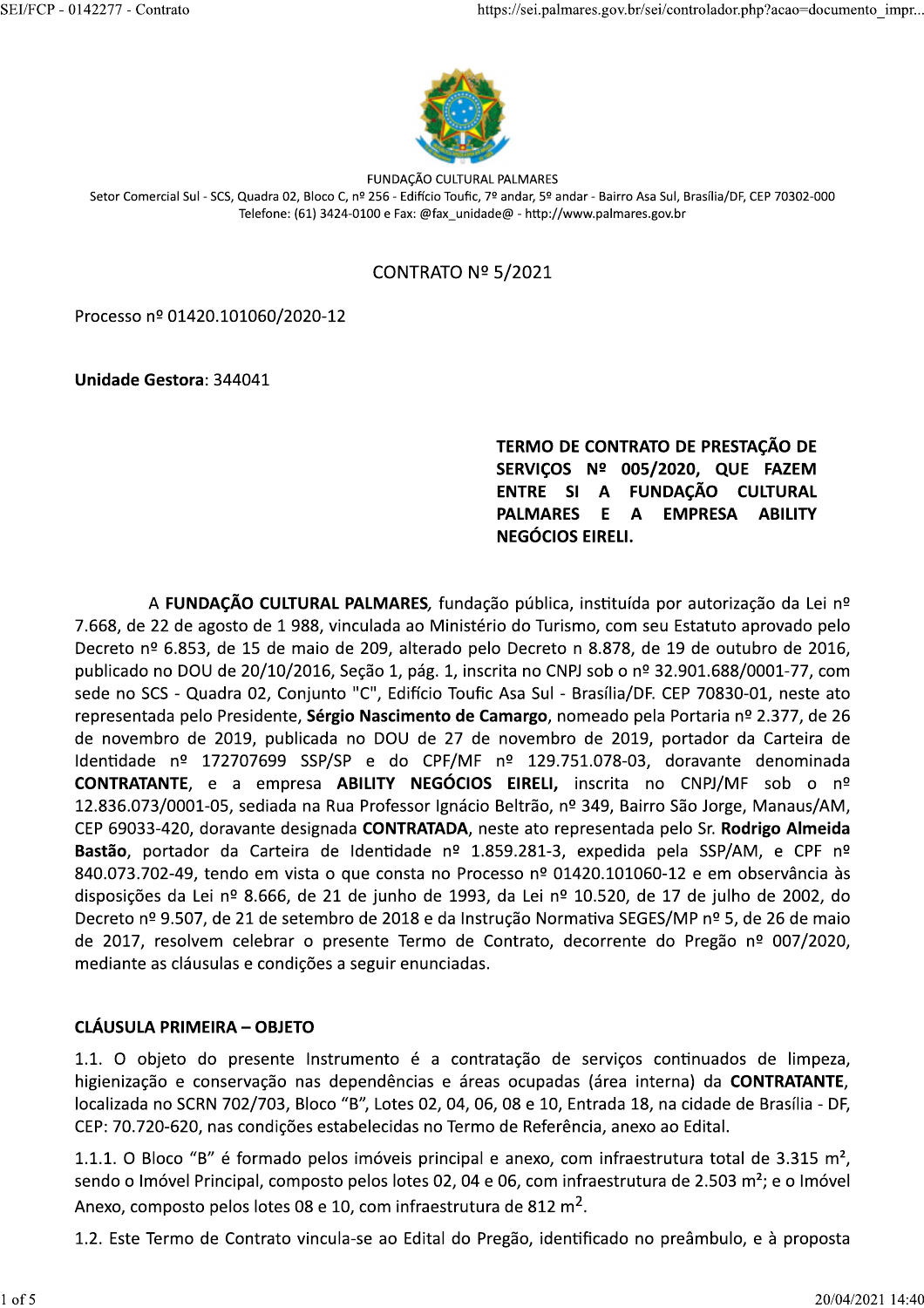vencedora, independentemente de transcrição.

1.3. Objeto da Contratação: Os postos de Trabalho para execução de atividades nas áreas internas serão ocupados por 04 (quatro) serventes, e a CONTRATADA deverá cumprir as descrições, atribuições, carga horária, cronogramas de atividades e demais exigências constantes no Termo de Referência.

#### **CLÁUSULA SEGUNDA – VIGÊNCIA**

2.1. O prazo de vigência deste Termo de Contrato é de 12 (doze) meses, fixado no Edital, com início na data de sua última assinatura, podendo ser prorrogado por interesse das partes até o limite de 60 (sessenta) meses, desde que haja autorização formal da autoridade competente e seja observado o disposto no Anexo IX da IN SEGES/MP n.º 05/2017, atentando, em especial, para o cumprimento dos seguintes requisitos.

2.1.1. A prorrogação da vigência do contrato será por meio de Termo Aditivo, desde que haja autorização formal da autoridade competente e seja observado o disposto no Anexo IX da IN SEGES/MP n.º 05/2017, atentando, em especial, para o cumprimento dos seguintes requisitos:

2.1.1.1. Esteja formalmente demonstrado que a forma de prestação dos serviços tem natureza continuada;

2.1.1.2. Seja juntado relatório que discorra sobre a execução do contrato, com informações de que os serviços tenham sido prestados regularmente;

2.1.1.3. Seja juntada justificativa e motivo, por escrito, de que a Administração mantém interesse na realização do serviço;

2.1.1.4. Seja comprovado que o valor do contrato permanece economicamente vantajoso para a Administração;

2.1.1.5. Haja manifestação expressa da contratada informando o interesse na prorrogação;

2.1.1.6. Seja comprovado que a contratada mantém as condições iniciais de habilitação.

2.2. A CONTRATADA não tem direito subjetivo à prorrogação contratual.

2.3. A prorrogação de contrato deverá ser promovida mediante celebração de termo aditivo.

#### **CLÁUSULA TERCEIRA - PREÇO**

3.1. O valor mensal estimado da contratação é de R\$ 14.387,10 (quatorze mil trezentos e oitenta e sete reais e dez centavos), perfazendo o valor total estimado de R\$ 172.645,23 (cento e setenta e dois mil seiscentos e quarenta e cinco reais e vinte e três centavos), para o período de 12 (doze) meses.

3.2. No valor acima estão incluídas todas as despesas ordinárias diretas e indiretas decorrentes da execução do objeto, inclusive tributos e/ou impostos, encargos sociais, trabalhistas, previdenciários, fiscais e comerciais incidentes, taxa de administração, frete, seguro e outros necessários ao cumprimento integral do objeto da contratação.

### **CLÁUSULA QUARTA - DOTAÇÃO ORÇAMENTÁRIA**

4.1. As despesas decorrentes desta contratação estão programadas em dotação orçamentária própria, prevista no orçamento da União, para o exercício de 2021, na classificação abaixo:

Gestão/Unidade: 34208 / 344041

Fonte: 0144

Programa de Trabalho: 190465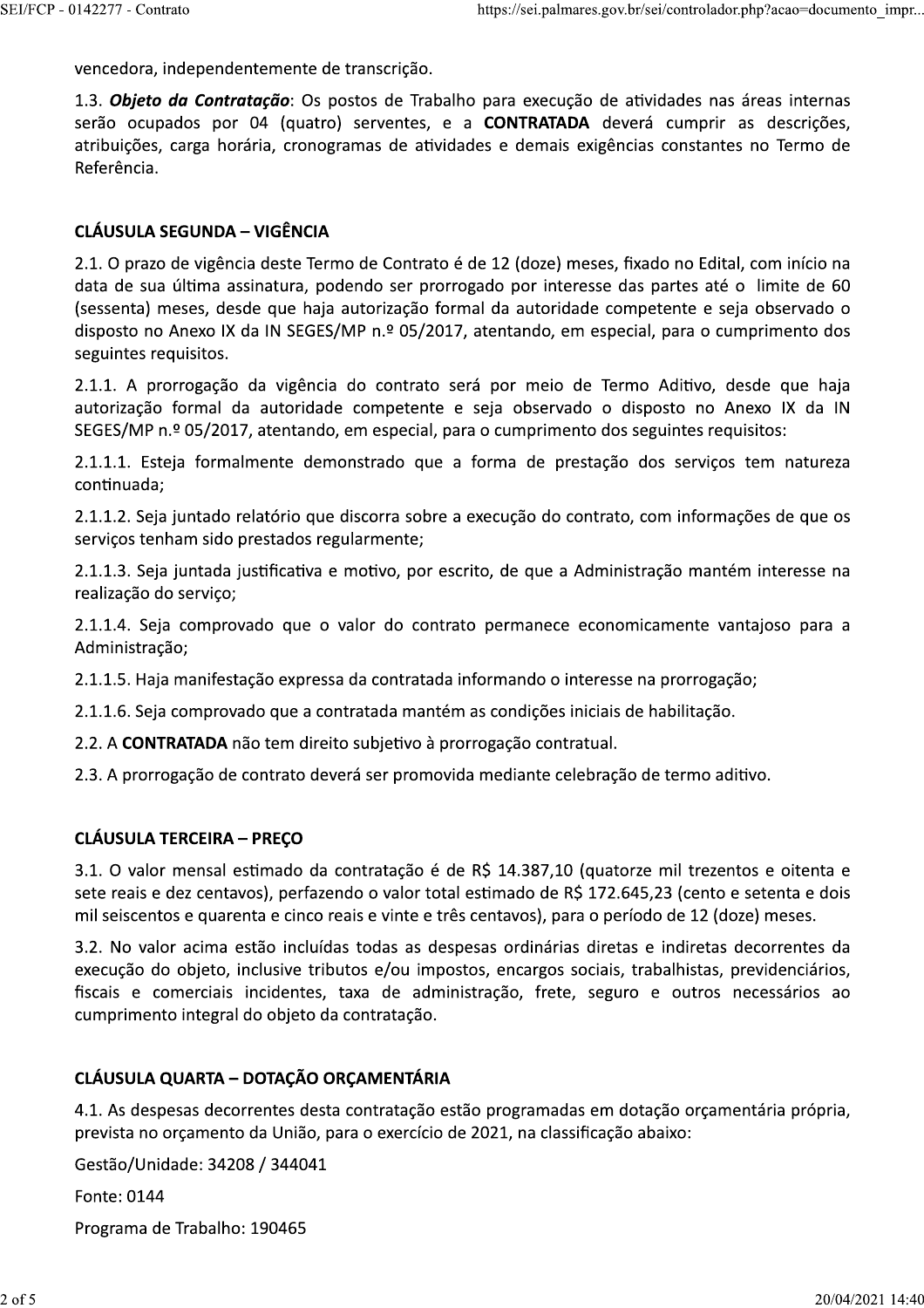Elemento de Despesa: 33.90.39

PI: T20004PA032

Nota de Empenho 2021NE59

4.2. No(s) exercicio(s) seguinte(s), as despesas correspondentes correrao a conta dos recursos proprios https://sei.palmares.gov.br/sei/controlador.php?acao=d<br>prespondentes correrão à conta dos recursos pró<br>cuja alocação será feita no início de cada exer<br>e demais condições a ele referentes encontra<br>da IN SEGES/MP nº 5/2017. para atender as despesas da mesma natureza, cuja alocação sera feita no início de cada exercício SEI/FCP - 0142277 - Contrato<br>
Elemento de Despesa: 33.90.39<br>
PI: T20004PA032<br>
Nota de Empenho 2021NE59<br>
4.2. No(s) exercício(s) seguinte(s), as de<br>
para atender às despesas da mesma<br>
financeiro.<br> **CLÁUSULA QUINTA – PAGAMEN** financeiro. e Empenho 2021NE59<br>
(s) exercício(s) seguinte(s), as despesas correspon<br>
ender às despesas da mesma natureza, cuja alí<br>
iro.<br> **JLA QUINTA – PAGAMENTO**<br>
prazo para pagamento à **CONTRATADA** e dema<br>
ps no Termo de Referência

#### CLÁUSULA QUINTA - PAGAMENTO

5.1. O prazo para pagamento a **CONTRATADA** e demais condições a ele referentes encontram-se definidos no Termo de Referencia e no Anexo XI da IN SEGES/MP nº 5/2017.

### CLÁUSULA SEXTA - REAJUSTAMENTO DE PREÇOS EM SENTIDO AMPLO.

6.1. As regras acerca do reajustamento de preços em sentido amplo do valor contratual (reajuste em sentido estrito e/ou repactuação) são as estabelecidas no Termo de Referencia, anexo deste Contrato.

## CLÁUSULA SÉTIMA - GARANTIA DE EXECUÇÃO

/.1.Sera exigida a prestação de garantia na presente contratação, conforme regras constantes do Termo de Referencia, anexo do Edital.

### CLÁUSULA OITAVA - MODELO DE EXECUÇÃO DOS SERVIÇOS E FISCALIZAÇÃO

8.1. O modelo de execução dos serviços a serem executados pela **CONTRATADA**, os materiais que serao empregados, a disciplina do recebimento do objeto e a fiscalização pela **CONTRAIANTE** são aqueles previstos no Termo de Referencia, anexo do Edital.

### CLÁUSULA NONA – OBRIGAÇÕES DA CONTRATANTE E DA CONTRATADA

9.1. As obrigações da **CONTRATANTE** e da **CONTRATADA** são aquelas previstas no Termo de Referencia, anexo do Edital.

### CLÁUSULA DÉCIMA - SANÇÕES ADMINISTRATIVAS.

10.1. As sanções relacionadas a execução do contrato são aquelas previstas no Termo de Referencia, anexo do Edital.

### CLÁUSULA DÉCIMA PRIMEIRA - RESCISÃO

11.1. O presente Termo de Contrato podera ser rescindido:

iULA NONA – OBRIGAÇÕES DA CONTRATANTE E I<br>
s obrigações da CONTRATANTE e da CONTRATADA<br>
do Edital.<br>
iULA DÉCIMA – SANÇÕES ADMINISTRATIVAS.<br>
As sanções relacionadas à execução do contrato<br>
do Edital.<br>
iULA DÉCIMA PRIMEIRA –  $11.1.1$ . por ato unilateral e escrito da Administração, nas situações previstas nos incisos Fa XII e XVII do  $\,$ art. 78 da Lei nº 8.666, de 1993, e com as consequencias indicadas no art. 80 da mesma Lei, sem prejuizo da aplicação das sanções previstas no Termo de Referencia, anexo ao Edital; e Termo de Contrato poderá ser rescindido:<br>
inilateral e escrito da Administração, nas situações<br>
<sup>e</sup> 8.666, de 1993, e com as consequências indicação das sanções previstas no Termo de Referênci<br>
mente, nos termos do art. 11.1. O presente Termo de Contrato poderá ser rescindido:<br>11.1.1. por ato unilateral e escrito da Administração, nas situações previstas nos incisos l a XII e XVII do<br>art. 78 da Lei nº 8.666, de 1993, e com as consequência

 $11.1.2$ . amigavelmente, nos termos do art. 79, inciso II, da Lei nº 8.666, de 1993.

 $11.2$ . Os casos de rescisão contratual serão formalmente motivados e precedidos de autorização da  $\,$ autoridade competente, assegurando-se a **CONTRATADA** o direito ao contraditorio, ben ampla defesa.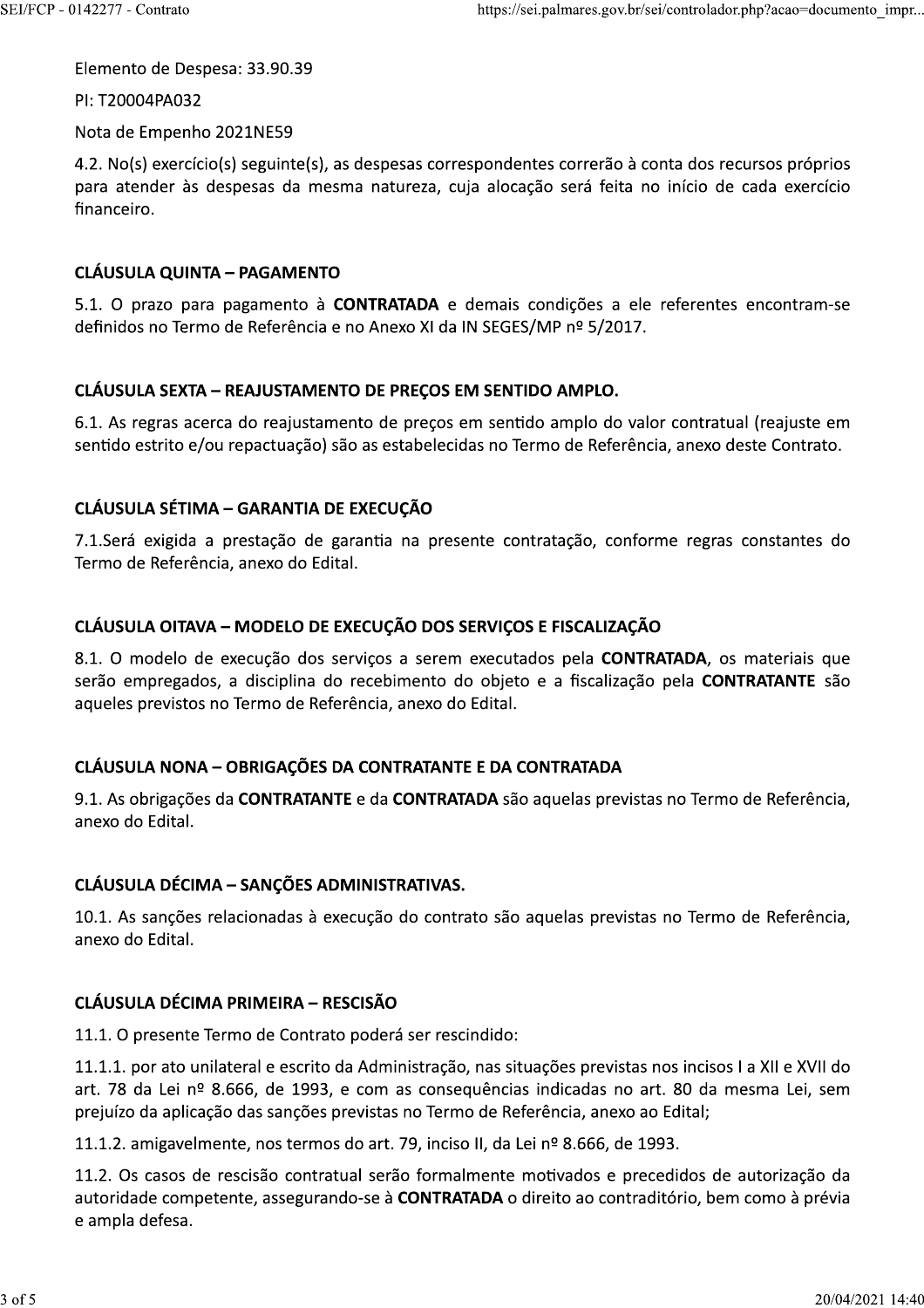11.3. A CONTRATADA reconhece os direitos da CONTRATANTE em caso de rescisão administrativa prevista no art. 77 da Lei nº 8.666, de 1993.

11.4. O termo de rescisão, sempre que possível, será precedido:

11.4.1. Balanço dos eventos contratuais já cumpridos ou parcialmente cumpridos;

11.4.2. Relação dos pagamentos já efetuados e ainda devidos;

11.4.3. Indenizações e multas.

11.5. O não pagamento dos salários e das verbas trabalhistas, e o não recolhimento das contribuições sociais, previdenciárias e para com o FGTS poderá dar ensejo à rescisão do contrato por ato unilateral e escrito do CONTRATANTE e à aplicação das penalidades cabíveis (art. 8º, inciso IV, do Decreto n.º 9.507, de 2018).

11.6. Quando da rescisão, o fiscal administrativo deverá verificar o pagamento pela CONTRATADA das verbas rescisórias ou os documentos que comprovem que os empregados serão realocados em outra atividade de prestação de serviços, sem que ocorra a interrupção do contrato de trabalho (art. 64 a 66 da IN SEGES/MP n.º 05/2017).

11.7. Até que a CONTRATADA comprove o disposto no item anterior, a CONTRATANTE reterá:

11.7.1. a garantia contratual, prestada com cobertura para os casos de descumprimento das obrigações de natureza trabalhista e previdenciária pela CONTRATADA, que será executada para reembolso dos prejuízos sofridos pela Administração, nos termos da legislação que rege a matéria; e

11.7.2. os valores das Notas fiscais ou Faturas correspondentes em valor proporcional ao inadimplemento, até que a situação seja regularizada.

11.8. Na hipótese do subitem anterior, não havendo quitação das obrigações por parte da CONTRATADA no prazo de quinze dias, a CONTRATANTE poderá efetuar o pagamento das obrigações diretamente aos empregados da que tenham participado da execução dos serviços objeto do contrato.

11.9. O CONTRATANTE poderá ainda:

11.9.1. nos casos de obrigação de pagamento de multa pela CONTRATADA, reter a garantia prestada a ser executada, conforme legislação que rege a matéria; e

11.9.2. nos casos em que houver necessidade de ressarcimento de prejuízos causados à Administração, nos termos do inciso IV do art. 80 da Lei n.º 8.666, de 1993, reter os eventuais créditos existentes em favor da CONTRATADA decorrentes do contrato.

11.10. O contrato poderá ser rescindido no caso de se constatar a ocorrência da vedação estabelecida no art. 5º do Decreto n.º 9.507, de 2018.

### CLÁUSULA DÉCIMA SEGUNDA - VEDAÇÕES

12.1. É vedado à **CONTRATADA** interromper a execução dos serviços sob alegação de inadimplemento por parte da CONTRATANTE, salvo nos casos previstos em lei.

### **CLÁUSULA DÉCIMA TERCEIRA - ALTERAÇÕES**

13.1. Eventuais alterações contratuais reger-se-ão pela disciplina do art. 65 da Lei nº 8.666, de 1993, bem como do ANEXO X da IN/SEGES/MP nº 05, de 2017.

13.2. A CONTRATADA é obrigada a aceitar, nas mesmas condições contratuais, os acréscimos ou supressões que se fizerem necessários, até o limite de 25% (vinte e cinco por cento) do valor inicial atualizado do contrato.

13.3. As supressões resultantes de acordo celebrado entre as partes contratantes poderão exceder o limite de 25% (vinte e cinco por cento) do valor inicial atualizado do contrato.